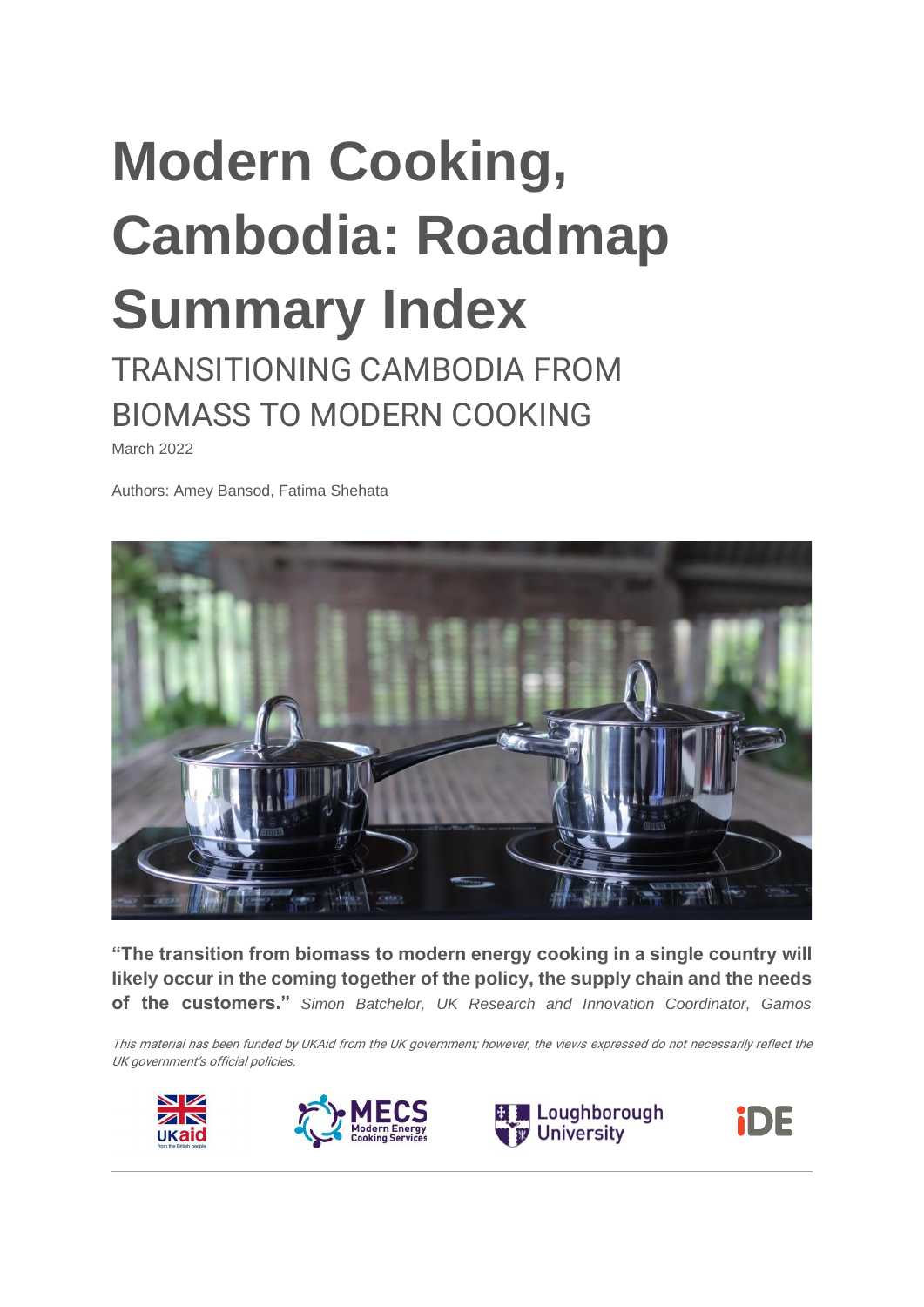

### **Table of Contents**

#### **Acknowledgements**

#### **1. Project Overview**

- 1.1 MECS-IDE partnership objective
- 1.2 Purpose of this document

### **2. Why a Roadmap is Important**

#### **3. Defining Elements of the MECS Transition**

- 3.1 The Big goal
- 3.2 High level issues to be addressed to ensure the MECS transition

#### **4. Introduction to the MECS Cambodia Roadmap**

- 4.1 Guiding design principles
- 4.2 Roadmap development process
- 4.3 Roadmap index
- 4.4 Roadmap
- **5. Conclusions and Next Steps**
- **6. Annex**

**Note:** This document is intended to act as a central repository of key learnings and insights produced during the course of the project. Links to research studies can be found in the annex.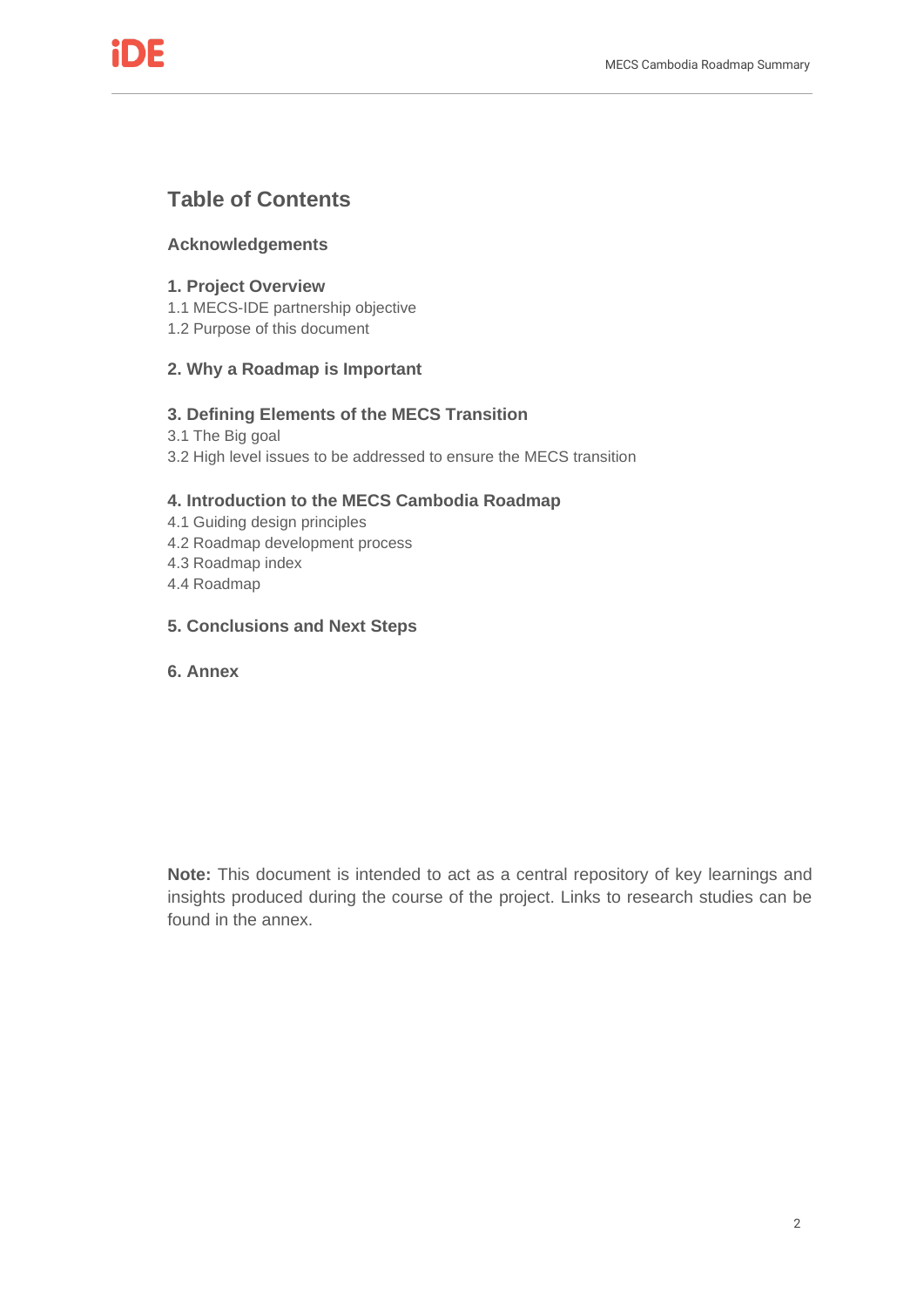

# **Acknowledgements**

We would like to thank the following organizations for their valuable input and expertise in developing the MECS Cambodia Roadmap:

- ATEC Global
- Chamroeun Microfinance Institution
- Energy Lab
- Eco Sun Cambodia
- Geres
- Institute of Technology of Cambodia (ITC)
- Okra Solar
- Ministry of Environment (MoE) and the National Council for Sustainable Development (NCSD)
- Ministry of Statistics Technology and Innovation (MISTI)
- Ministry of Mines and Energy (MME)
- Sevea Consulting
- SNV Cambodia
- Teuk Saat 101
- UNDP

Contributions from the following individuals are also acknowledged, who supported the efforts to develop this shared roadmap:

- Melinda Barnard-Tallier, MECS
- Yoshua Situmaran
- Jaqi Lee, MECS
- Nick Rosseau MECS
- Malcolm Bricknell, MECS
- Simon Batchelor, MECS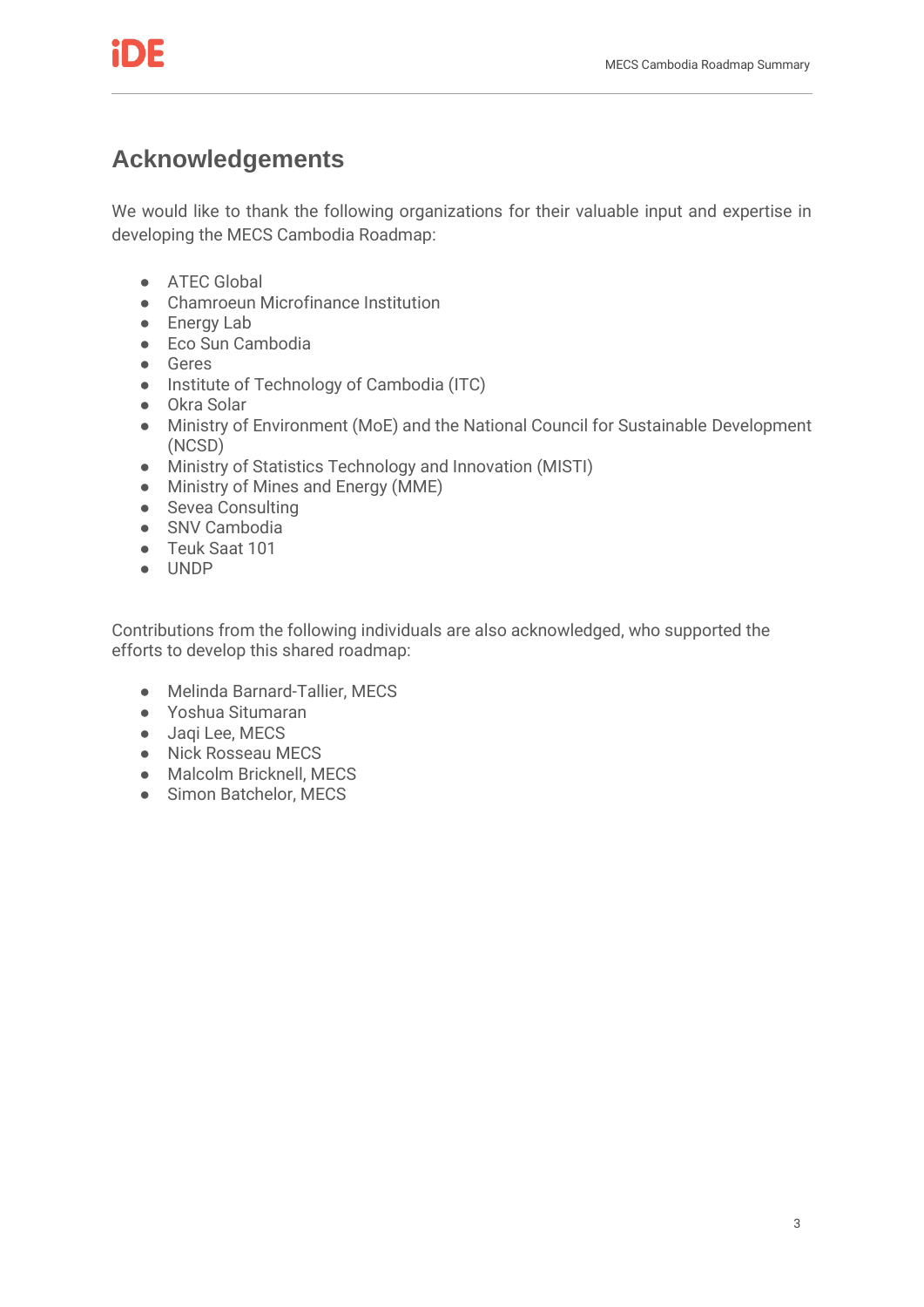# **1. Project overview**

Modern Energy Cooking Services (MECS) is a five-year program funded by UK Aid (through the Department for International Development - DFID). It aims to break out of a "business-asusual" cycle by investigating how to rapidly accelerate a transition from biomass to 'clean' cooking (i.e. with electricity). iDE Cambodia has been working with the MECS program since 2019, firstly to gather foundational research around current practices, drivers and barriers in adopting modern energy cooking in Cambodia (MECS-TRIID), followed by a second project (MECS-ECO) to test different solutions through rapid prototyping and pilots.

The MECS program believes that "the transition from biomass to modern energy cooking in a single country will likely occur in the coming together of the policy, the supply chain and the needs of the customers". This requires long term effort and commitment from the ground. As a result, MECS and iDE have formed an in-country partnership to gain a deeper understanding of the clean cooking ecosystem in Cambodia, building on the momentum of the two previous projects (MECS-TRIID and MECS-ECO), and accelerate the shift toward clean electric cooking solutions through engaging enablers and suppliers. iDE will facilitate collaboration and make links across public and private sector organizations in order to co-create an action plan with key stakeholders and experts with the aim to be implemented in 2023. This action plan will be aimed at identifying the most feasible and viable strategies that achieve maximum transition to MECS sustainably and equitably. The MECS-iDE journey is illustrated below.

### **1.1 MECS-IDE partnership objective**

The MECS programme has partnered with iDE to deepen the understanding of modern energy cooking services in the Cambodian context. This relates to future customer needs and preferences, government policy landscape, practices and trends in cooking and the supply chains for modern energy cooking solutions in and for Cambodia, specifically around electric cooking. The objectives of this partnership, in respective phases were:

Phase 1: Create a comprehensive landscape analysis of modern energy cooking services within the context of Cambodia distilling information from three key actors: enablers (government, civil societies, etc.), suppliers (start-ups, manufacturers and distributors) and future customers (households and businesses). See links to all published research in the Annex.

Phase 2: Generate dialogue/ideas between actors, businesses and institutions (committed to clean cooking in Cambodia) to co-design an action plan for change through networking, workshops and brainstorming. See links to the workshop event summary in the Annex.

Phase 3: Build and develop the action plan/roadmap for change in Cambodia with the buy-in of key actors involved in the clean cooking sector. See links to the workshop event summary in the Annex.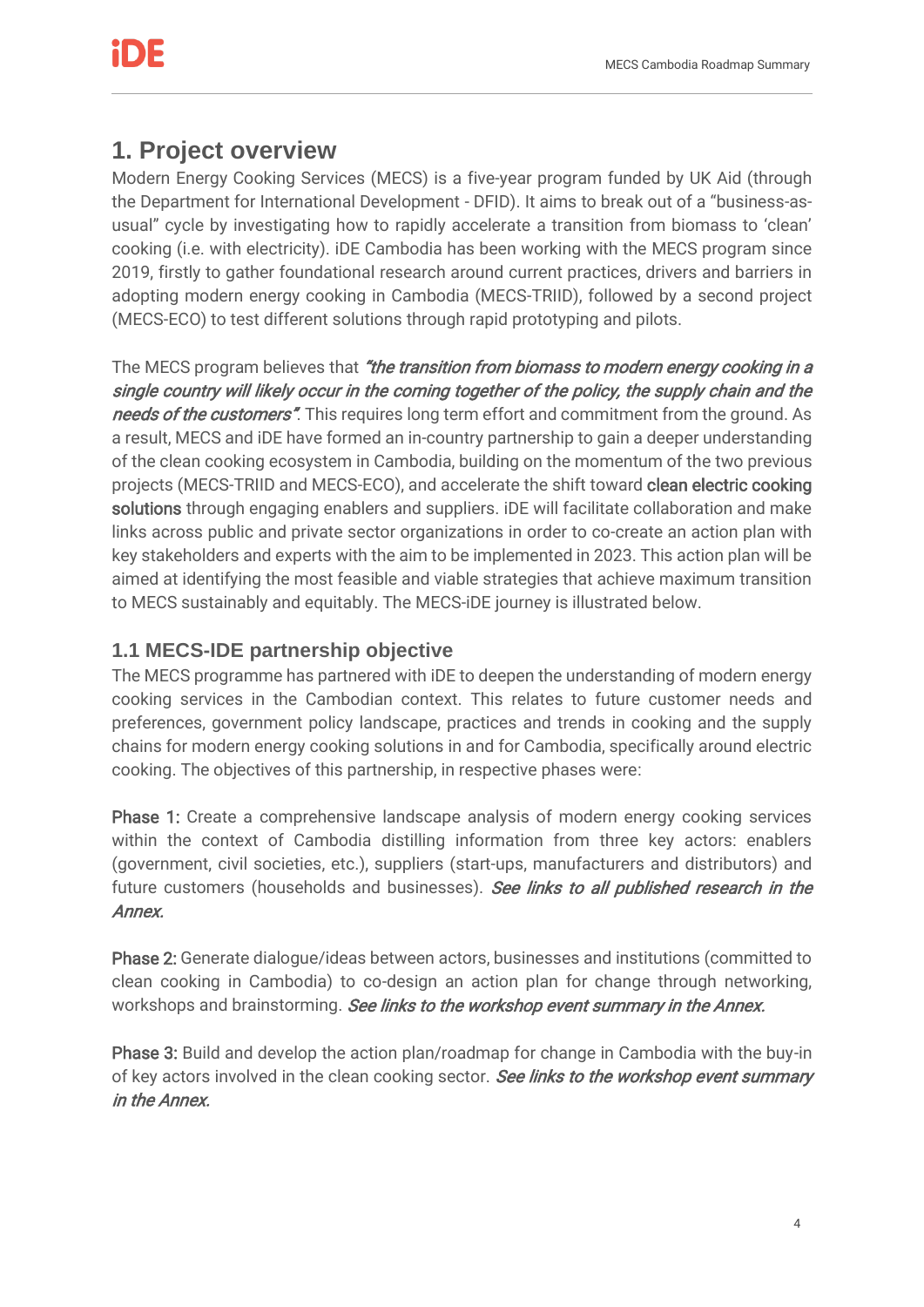### **1.2 Specific goal of this document**

This document provides a summary of the process and outputs from phase 3 of the project focusing on the MECS Cambodia Roadmap

# **2. Why a Roadmap is Important**

Cambodia, with a population of about 16.7 million, has overseen significant economic growth in the past decade to move from a low income to a middle income country. With a competitive business environment, a strong entrepreneurial spirit, and significant growth in recent years, Cambodia has also made significant strides in achieving its Sustainable Development Goals, namely around reducing the proportion of its population living in extreme poverty, improving access to primary education, water and sanitation coverage, promoting gender equality, and reducing child stunting.

However, despite these encouraging signs of development and economic growth, 69% of households continue to use solid fuels such as wood and charcoal as their primary fuel for cooking, affecting over 11 million people and leading to over 14,000 deaths annually. A typical wood fire exposes women and children to about 400 cigarettes worth of smoke an hour. Household air pollution (HAP) in kitchens from burning solid fuels, the concentration of smoke in the household environment, and the exposure to individuals, especially women and their children, are having significant impacts on people's health for no other reasons other than cooking food. Additionally, Cambodia has seen troubling rates of deforestation and forest degradation, with over a 40% reduction in forests in the last 30 years.

Cambodia is at a tipping point and has the opportunity to continue its trend of positive growth and reach its important development goals of empowering women, further reducing child mortality, improving the health of its population, and ensuring environmental sustainability by pursuing one comprehensive set of actions. Sustained adoption of modern cooking solutions (electricity and LPG), including cookstoves and cooking fuels, is a tangible means to making progress on all of the aforementioned goals. However, a large-scale transition from biomass to genuinely modern and clean cooking energy, in Cambodia, requires a systemic long-term effort, and alignment and collaboration between different organizations achieving progress towards a common goal.

To best ensure this, iDE hosted the Modern Energy Cooking in Cambodia workshop series, through which we defined what stakeholders in the Cambodian Clean Cooking sector can do to catalyse the thriving market for modern cooking solutions. The outputs from this event contributed to developing a comprehensive summary of intervention options necessary to affect change, and will provide interested parties (donors, entrepreneurs, NGOs, and policymakers) with a menu of ways to get involved in scaling up the widespread adoption of clean cooking technologies in Cambodia. We built a shared understanding of the policy, supply and demand side factors affecting the transition to modern cooking and then collaboratively brainstormed and developed intervention options. This led to the creation of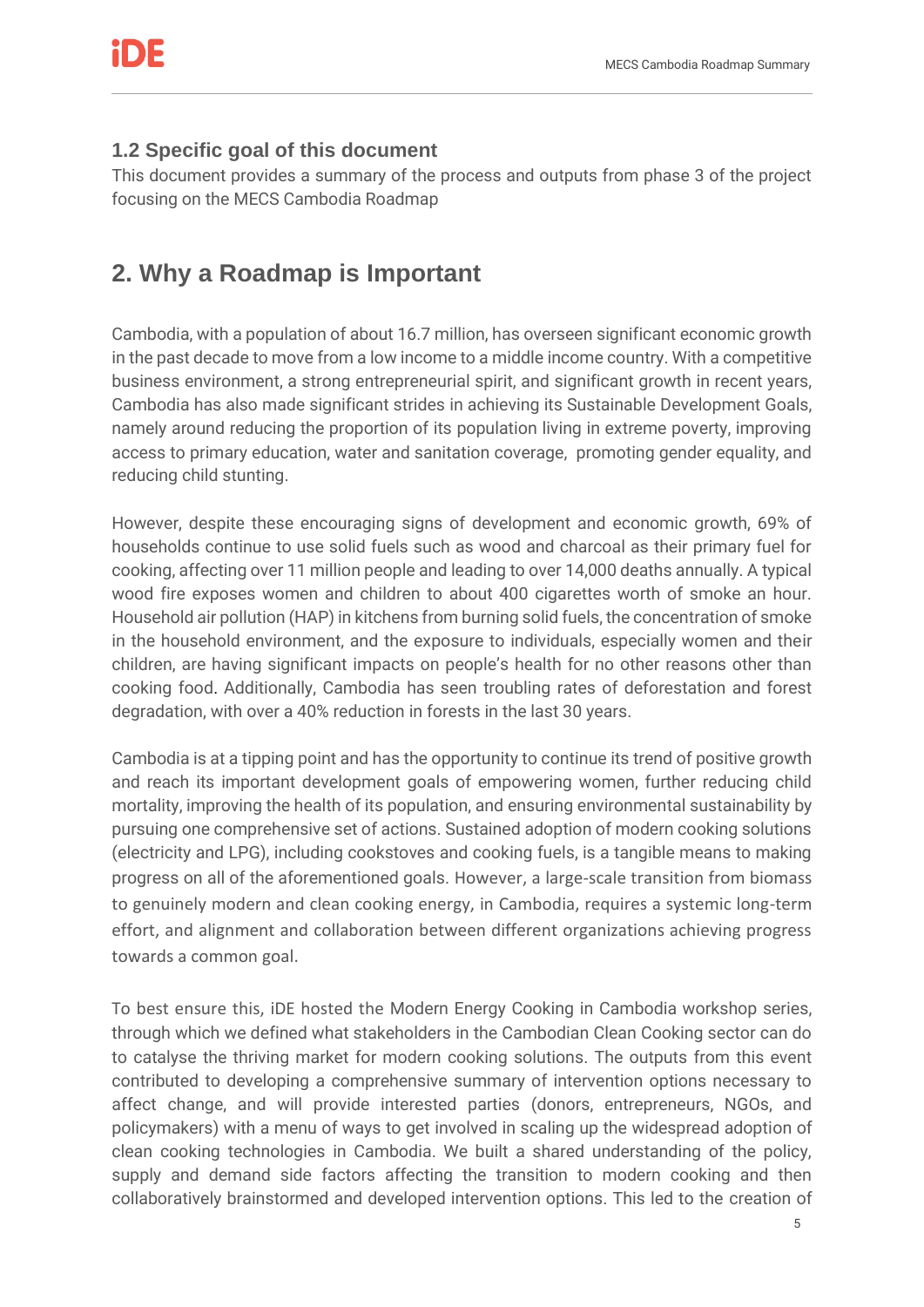

the final MECS Cambodia Roadmap. The roadmap outlines what is needed to kick-start and collectively develop the market of modern cooking solutions, to achieve progress towards a big ambitious goal: Ensuring access to affordable, reliable, sustainable modern cooking energy for all households in Cambodia

# **3. Defining Elements of the Modern Energy Cooking Transition**

**3.1 The Big Goal: Ensuring access to affordable, reliable, sustainable modern cooking energy for all households in Cambodia** 



### Graphic: MECS Theory of Change

To achieve the above goal, we used the MECS Theory of Change framework to organize intervention options and key activities per the three strategic axes:

- Enhance demand by understanding and motivating potential users, developing better and more technology, providing consumer finance and creating innovative distribution models to reach remote consumers;
- Strengthen supply by attracting more finance and investment, accessing carbon finance, enhancing market intelligence, and creating inclusive value-chains;
- Foster an enabling environment by engaging national and local stakeholders, building the evidence base for the benefits of stoves, promoting international standards and rigorous testing protocols, and enhancing monitoring and evaluation.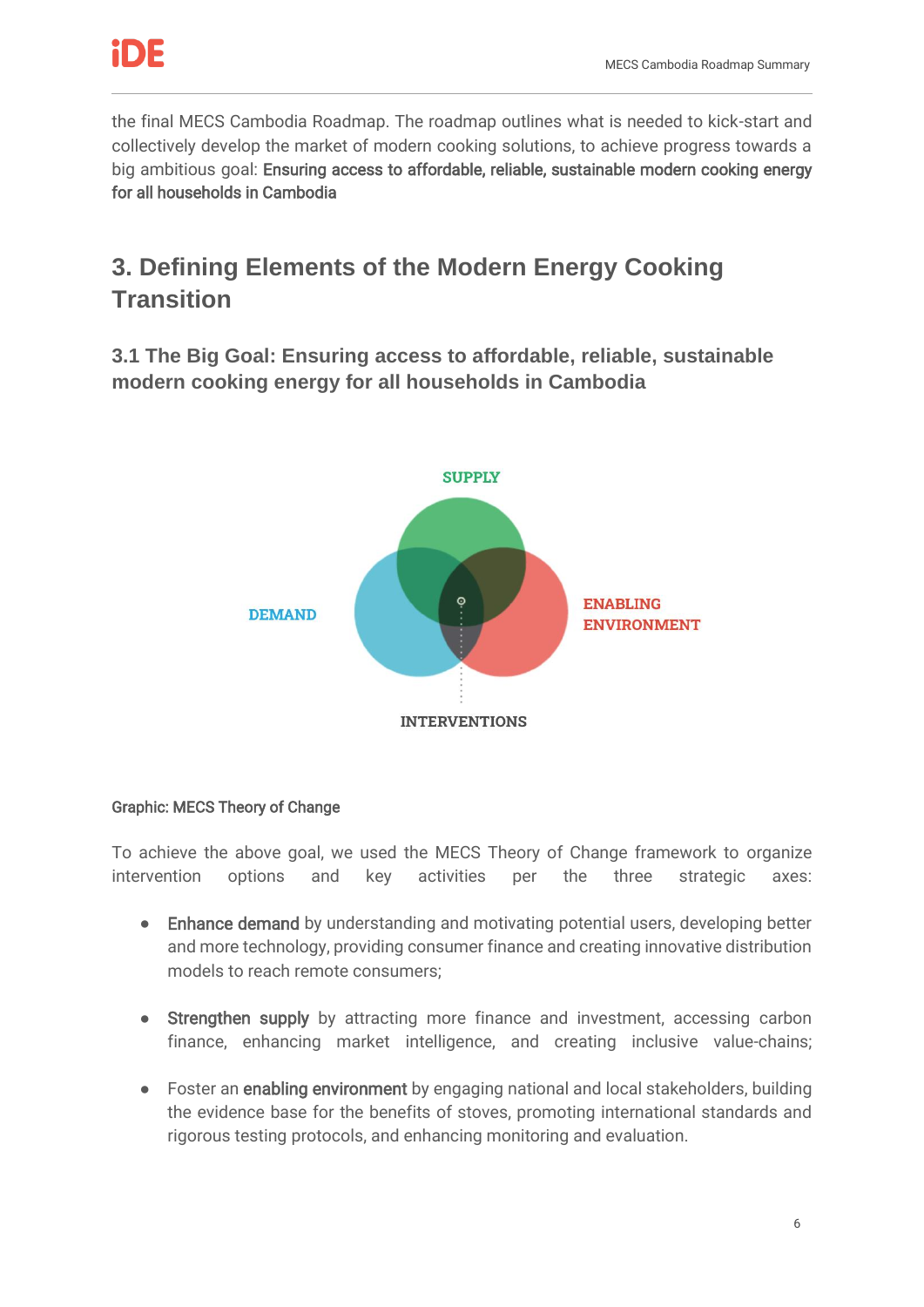

**3.2 High level issues to be addressed to ensure a large scale transition to modern cooking**



### Graphic: The Donut for MECS transition in Cambodia

To achieve the big goal of ensuring access to affordable, reliable, sustainable modern cooking energy for all households in Cambodia, the above diagram outlines eight high level challenges that we are overshooting in RED. These are negative impacts that need to be reduced as much as possible. Reducing the impacts connected to these factors will allow socio-ecological protection to people and the environment - moving us closer towards the goal.

Ensuring a large-scale transition requires us to think about developing solutions enabling the BLUE sections: affordability, access, safety, climate action, biodiversity, equity and inclusion, and strengthening market systems.

Finally, intervention categories in the inside GREEN slices within this diagram lay out what interventions could look like. It is these slices that are defined in greater detail in the MECS roadmap.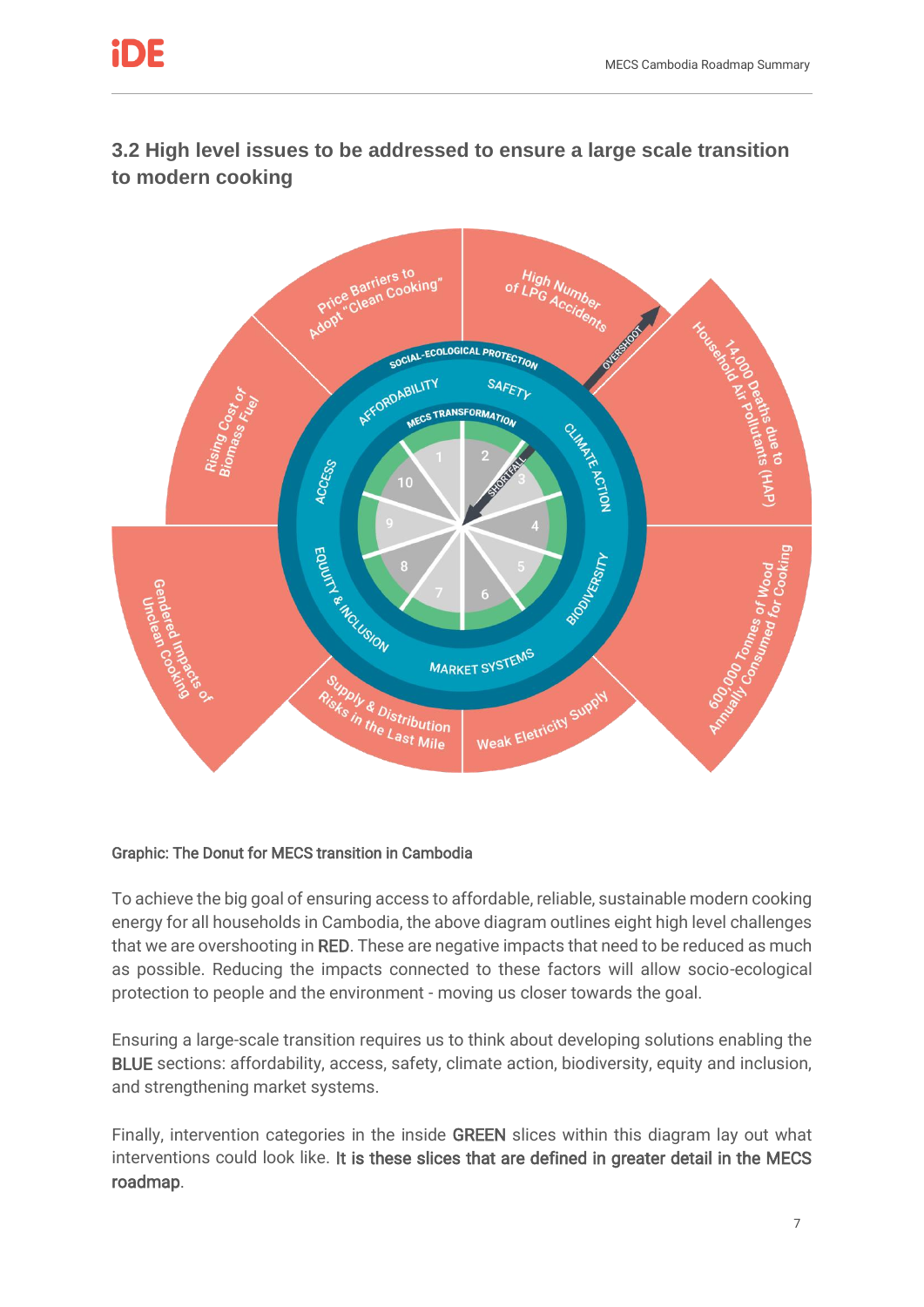# **4. Introduction to the MECS Cambodia Roadmap**

The Modern Energy Cooking in Cambodia Roadmap is a strategic plan for boosting Innovation, Investment and Impact of modern cooking solutions in Cambodia. The aim of this roadmap is to serve as an open source repository of initiatives/interventions that could help us to achieve the desired large-scale transition. The roadmap is owned collectively by the "sector", and has been adapted and refined over time by stakeholders. It is designed to be a guiding tool that could help align stakeholders in the sector on key priorities, impactful interventions and partnership opportunities.

### **4.1 Design Principles**

Stages of the roadmaps development have been guided by the following Design Principles:

- 1. Move from abstract to concrete 'make interventions explicit and grounded in action';
- 2. Advocate collective action 'as a sector':
- 3. Connect interventions with each stakeholder 'who could do what';
- 4. Build trust and collaboration 'by involving a wide range of stakeholders in the interventions development process';
- 5. Employ and advocate for bottom up approaches 'inspire actions from all levels of stakeholders at national and subnational levels';
- 6. Don't criticize organizations 'celebrate wins and identify opportunities for beneficial impact';
- 7. Rural first 'focus interventions and activities on rural households first';
- 8. Solutions oriented in advocacy 'don't focus exclusively on negative impacts of traditional cooking';
- 9. Use local perspective and voice: 'Consider what is appropriate to communicate to a Cambodian audience';
- 10. Complement organization's existing priorities 'establish FIT with overlapping agendas of different stakeholders.'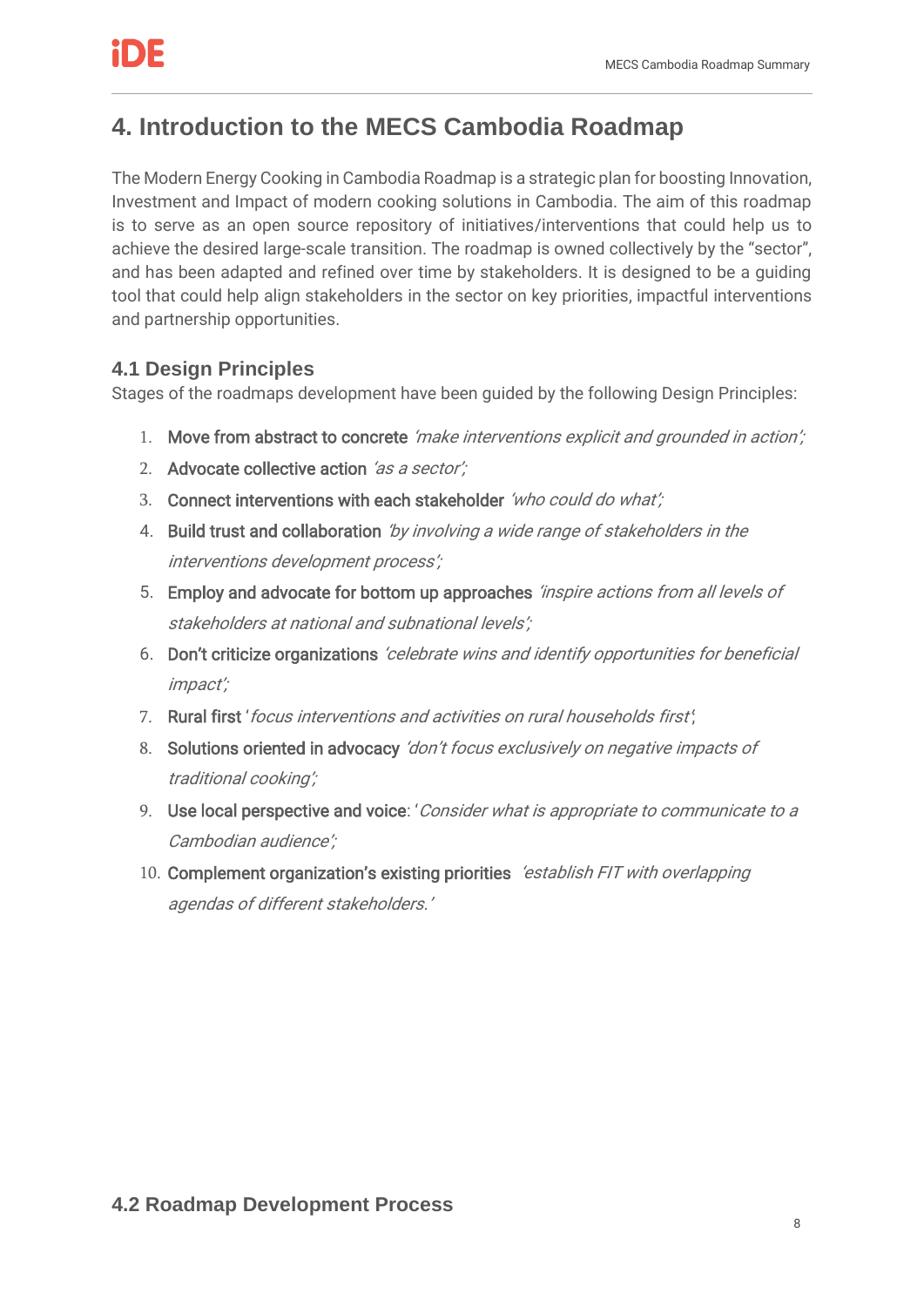

#### Graphic: Roadmap development process

Following research conducted in Phase 1 of the project, iDE hosted the Modern Energy Cooking in Cambodia workshop series, through which we defined what stakeholders in the Cambodian Clean Cooking sector can do to catalyse the thriving market for modern cooking solutions. We invited different stakeholders to share knowledge, trigger dialogue and collaboration enables organizations to make links across policy making, public and private sector organizations. Stakeholders from the MoE, MISTI, UNDP, SNV, ATEC and iDE shared insights from their ongoing work and we broke out in separate teams to brainstorm on some opportunity areas that could help achieve the big goal.

We built a shared understanding of the policy, supply and demand side factors affecting the transition to modern cooking and then collaboratively brainstorm and developed intervention options and relative roadmap. The outputs from this event contributed to developing a comprehensive summary of intervention options necessary to affect change, providing interested parties (donors, entrepreneurs, NGOs, and policymakers) with a menu of ways to get involved in scaling up the widespread adoption of clean cooking technologies in Cambodia.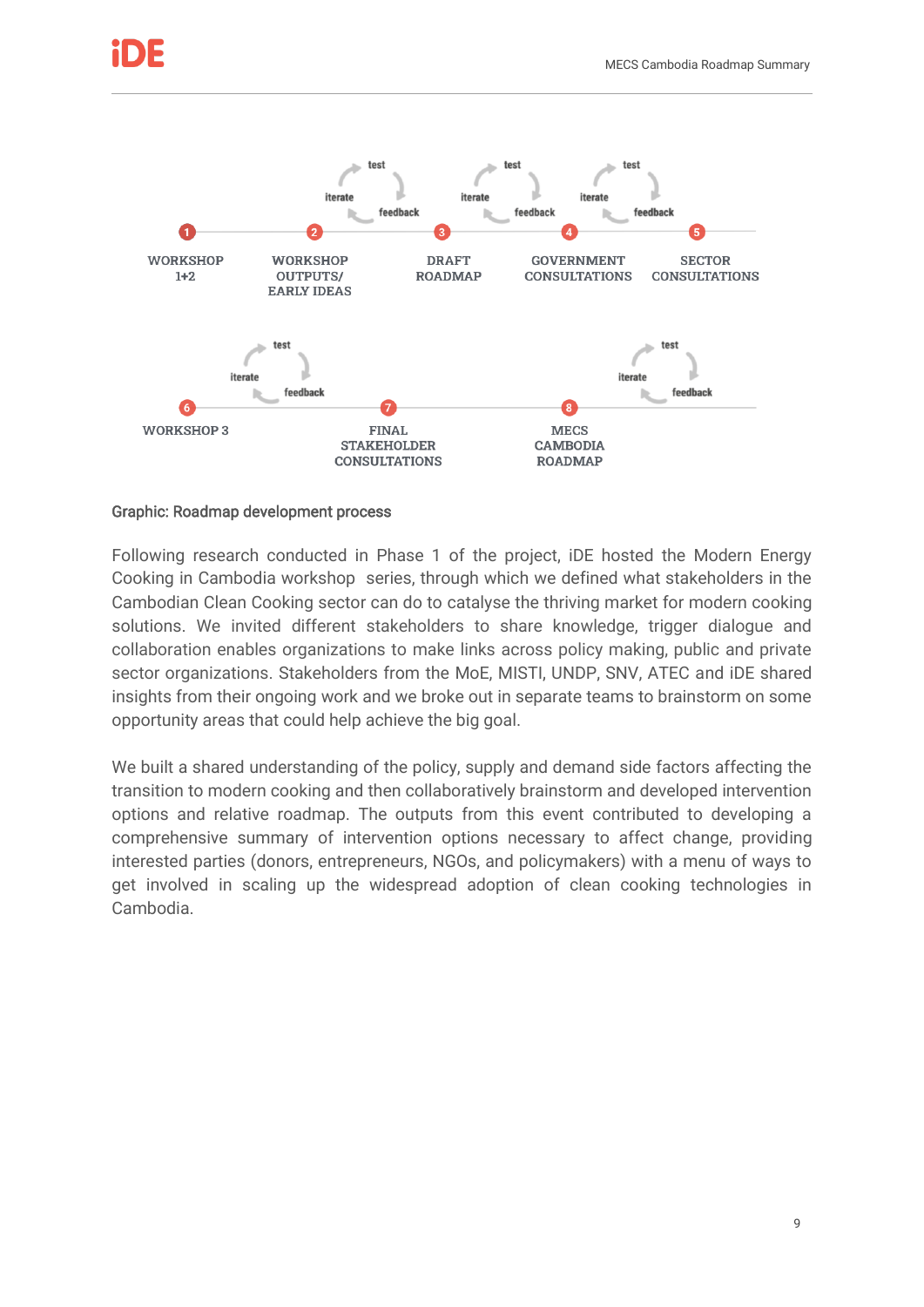

These emerging outputs were analysed then developed into a draft roadmap, and were refined through 4 consultation sessions with the government line ministries and other sector stakeholders. Staying true to our iterative process, the team refined the interventions and activities in the roadmap to ensure sufficient validation of the assumptions around the outlined interventions. Doing this ensured that the final roadmap shared with the sector was designed for smooth execution and impact. Moving forward we expect further iterations and refinements to the roadmap in order to develop it into an action plan which details concrete and time-bound interventions to move the sector forward.



### **4.3 Roadmap Index**

Graphic: Roadmap Index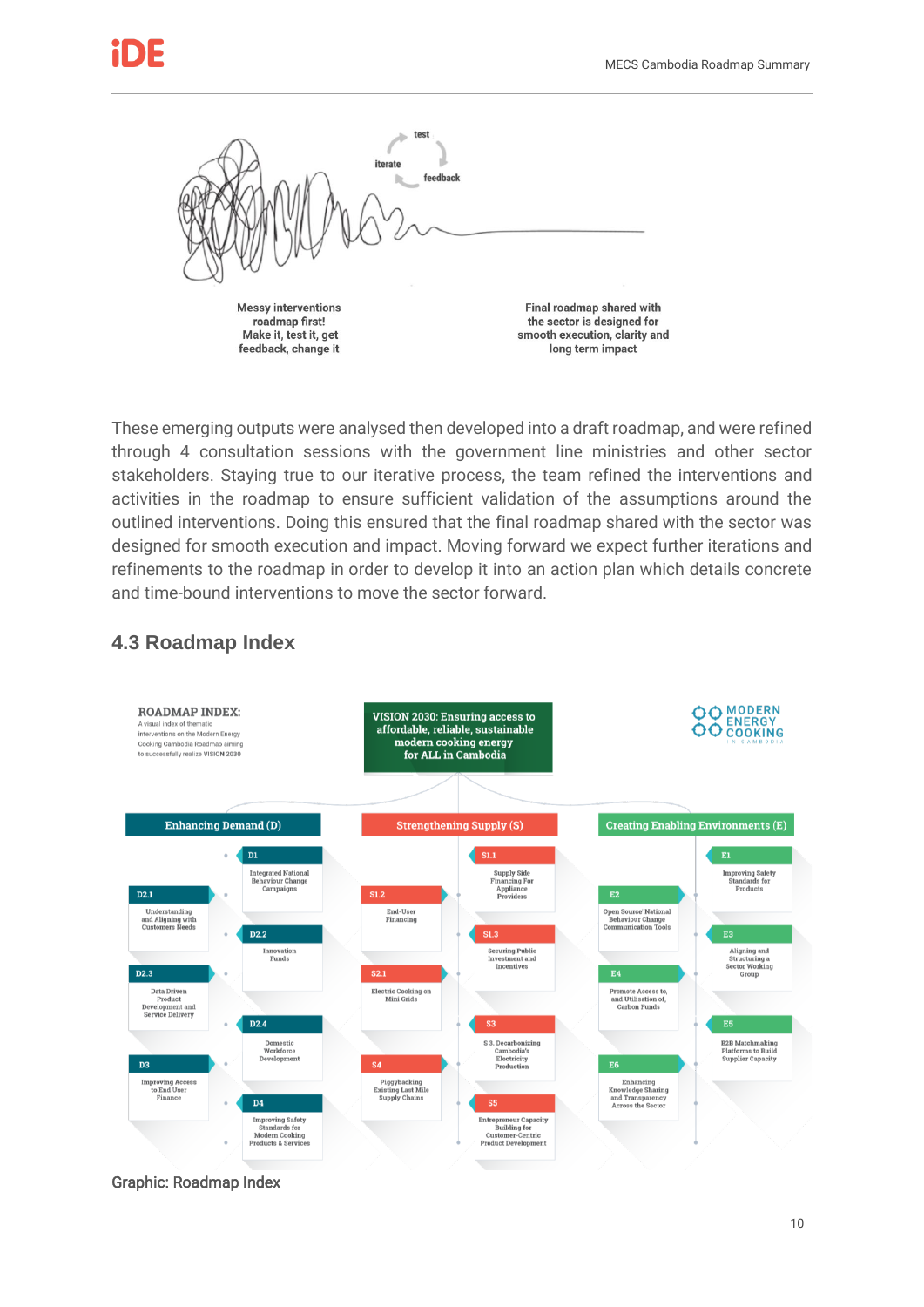

The information in the roadmap is organized per the MECS theory of change framework:

- OVERALL CATEGORIES: Enhancing Demand, Strengthening Supply, Creating Enabling Environments;
- INTERVENTIONS: There are a total of 22 interventions that detail solutions necessary to achieve the end goal;
- ACTIONS: Steps (immediate, short term, midterm and long term actions) necessary to successfully complete the intervention.

### **4.4 How to Read the [Roadmap](https://mecs.org.uk/wp-content/uploads/2022/04/MECS-Cambodia-Roadmaps.pdf)**

Each card in each of the categories of Supply, Demand and Enabling Environment has been colour coded, with the background colour changing to orange, dark blue and green, respectively. Within each card is the main intervention, and activities plotted on a timeline in terms of immediate, short term, medium term and long term actions. Completing these activities will ensure an outcome defined in the green box - bringing us one step closer to achieving vision 2030.



Graphic: How to read the roadmap

### **5. Next Steps for the Roadmap**

It is critical that the sector comes together around one robust, comprehensive, and above all coordinated plan to work towards ensuring access to affordable, reliable, sustainable modern cooking energy for all households in Cambodia. It is imperative that the momentum gained during this process of roadmap development is not lost, and this roadmap is developed beyond the scope and timeline of this project. This roadmap is merely the first step in the development of a fully-fledged National Action Plan to accelerate uptake of Clean Cooking in Cambodia. After this initial roadmap plan is agreed by all relevant parties, including the public